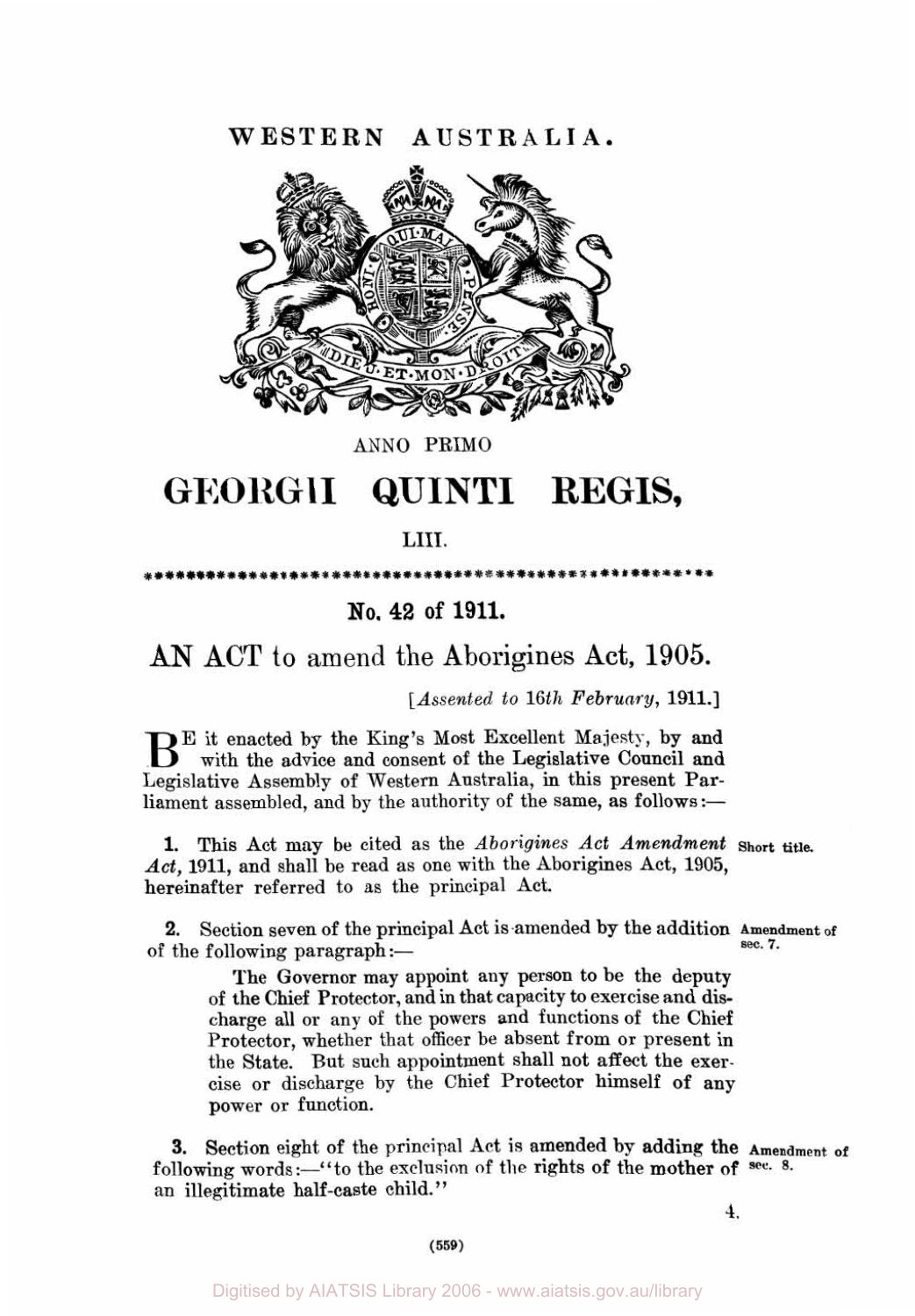| Amendment of<br>sec. 10.  | Section ten of the principal Act is amended by striking out<br>4.<br>the words "not exceeding, in any one magisterial district, an area<br>of two thousand acres," and inserting in lieu thereof the words<br>" provided that not more than two thousand acres of land held under<br>lease or license from the Crown shall be the subject of proclamation<br>hereunder in any one Magisterial District." |
|---------------------------|----------------------------------------------------------------------------------------------------------------------------------------------------------------------------------------------------------------------------------------------------------------------------------------------------------------------------------------------------------------------------------------------------------|
| Amendment of<br>sec. 18.  | 5. Section eighteen of the principal Act is amended by the<br>addition of the following paragraphs:-                                                                                                                                                                                                                                                                                                     |
|                           | Provided also that no protector shall, without permission of<br>the Chief Protector, grant any permit to himself, or to any person<br>who is his principal or agent, or by whom he is employed or whom<br>he employs.                                                                                                                                                                                    |
|                           | Provided also that no permit granted by the Chief Protector<br>shall be cancelled except by the Chief Protector or the Minister.                                                                                                                                                                                                                                                                         |
| A mendment of<br>sec. 19. | <b>6.</b> Section nineteen of the principal Act is amended by the dele-<br>tion of the words, "and it shall not be lawful to suffer any such<br>aboriginal or half-caste to be upon any ship or boat without the<br>authority in writing of a protector."                                                                                                                                                |
| Amendment of<br>sec. 21.  | 7. Section twenty-one of the principal Act is hereby repealed,<br>and the following section is inserted in lieu thereof :-                                                                                                                                                                                                                                                                               |
|                           | 21.<br>Any person who-                                                                                                                                                                                                                                                                                                                                                                                   |
|                           | (a) contrary to this Act employs any aboriginal or any<br>male half-caste under the age of fourteen years<br>or any female half-caste; or                                                                                                                                                                                                                                                                |
|                           | (b) without the authority in writing of a protector per-<br>mits or suffers any aboriginal or any such half-<br>caste as aforesaid to be upon or in any house,<br>ship, boat, camp, or other place in his occupation<br>or under his control,                                                                                                                                                            |
|                           | shall be guilty of an offence against this Act.                                                                                                                                                                                                                                                                                                                                                          |
| Amendment of<br>sec. 43.  | 8. Section forty-three of the principal Act is amended by<br>adding a subsection as follows:-                                                                                                                                                                                                                                                                                                            |
|                           | (2.) No complaint shall be made under this section with-<br>out the authority of the Chief Protector:                                                                                                                                                                                                                                                                                                    |

Provided that an averment in the complaint that it is made with the authority of the Chief Protector shall be deemed to be proved in the absence of proof to the contrary.

**Amendment of**  *sec.* **44.** 

9. Section forty-four of the principal Act is amended **by**  striking out the words "girl under the age of sixteen years."

**10.**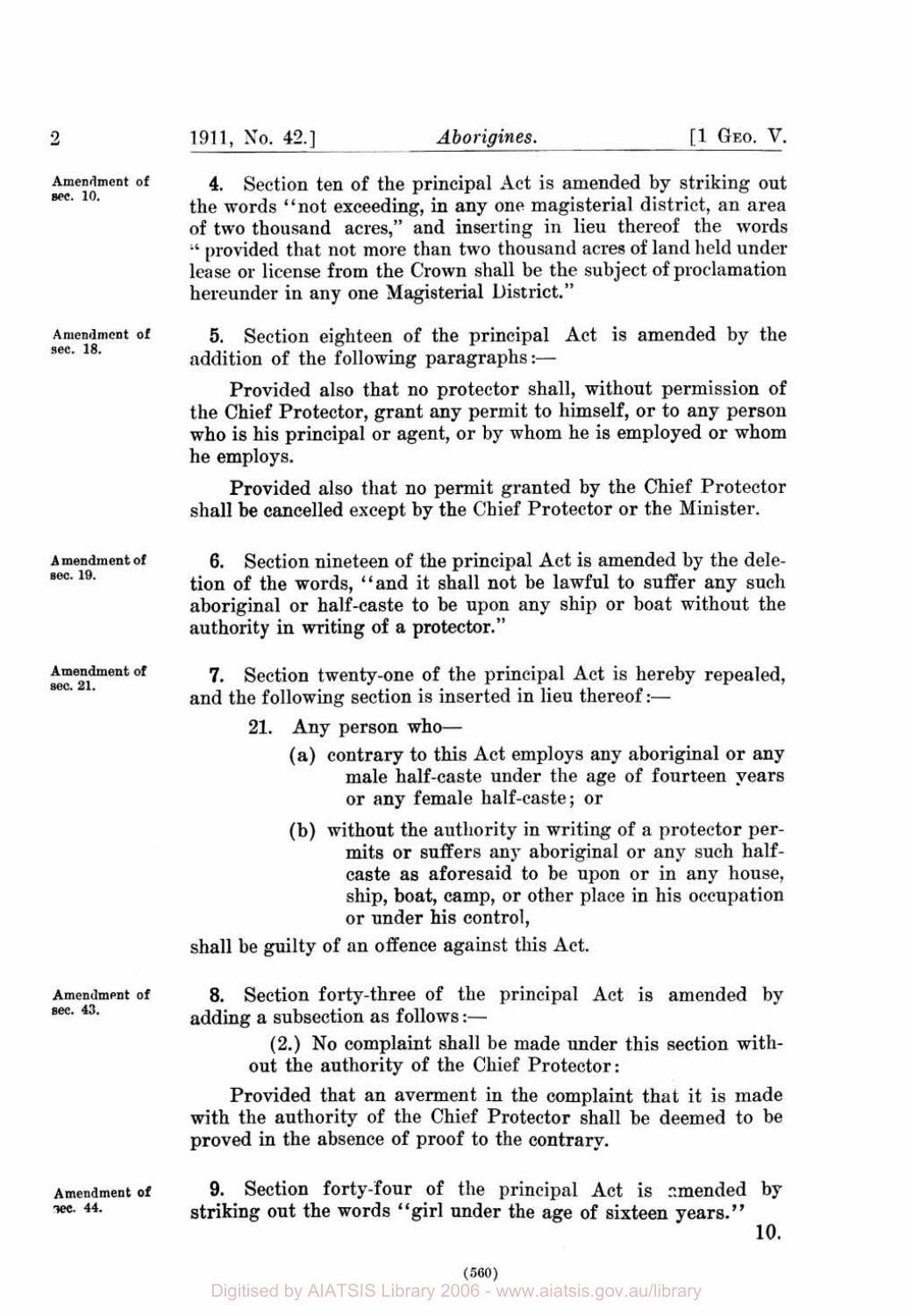10. Section forty-five of the principal Act is hereby repealed. Amendment of and the following section shall stand in lieu thereof :-

**45.** ( **l** .) Any person who sells, supplies, or gives any fer- mented, spirituous, or other intoxicating liquor, in any quantity whatsoever, either alone or mixed with any other substance, or any opium, to any aboriginal or half-caste shall be guilty of an offence and liable, on summary conviction, to **a**  penalty not exceeding one hundred pounds, or to any term of imprisonment not exceeding six months, or to both.

**(2.)** Any aboriginal or half-caste who knowingly receives any such liquor or opium shall be guilty of an offence and liable on summary conviction to a penalty not exceeding five pounds or to imprisonment not exceeding one month.

**(3.)** It is immaterial whether the liquor or opium was sold, supplied, or given to such aboriginal or half-caste for himself or for any other person.

**(4.)** The minimum penalty, pecuniary or other, for an offence under this section shall be one-fifth the maximum, and such minimum penalty shall not be liable to reduction under any power of mitigation which would but for this subsection be possessed **by** the Court.

**11.** After section fifty-five of the principal Act the following Application of section is inserted :- <br> **Children** Act **Children** Act **Children** Act **Children** Act **Children** Act **Children** Act **Children** 

**~SA.** The governing authority of an Aboriginal Institu- **(1907, No. 31).**  tion shall have and may exercise, in respect **of** any aboriginal **or** half-caste child sent to the institution, all the rights and powers conferred upon such governing authority in respect of **State** children by the **State** Children Act, **1907.** 

**12.** After section fifty-nine of the principal Act the following **No of** guilty sections are inserted :-

*59A.* (1.) Except as in the subsection next following **approval of a pro**provided, no court, judge, magistrate, or justice of the peace shall accept or allow to be recorded **or** entered any plea of guilty when pleaded by or on behalf of an aboriginal native to any indictment, complaint, or charge for or of any crime, misdemeanour, or offence, indictable or otherwise, preferred against such aboriginal native; and in the event of **an** aboriginal native pleading guilty to any such indictment, complaint, or charge, the court, judge, magistrate, or justice before which or before whom the plea is pleaded, shall reject the same, and order a plea of not guilty to be recorded or entered, and thereupon the trial shall proceed as if the accused aboriginal native had pleaded not guilty **in** the first instance, and no reference **or** comment shall be made or permitted during the course of the proceedings and trial to **or upon** the fact that the accused aboriginal native originally pleaded guilty to the indictment, complaint, **or** charge.  $(2.)$ 

**provisions of State** 

**to be entered except with the tector**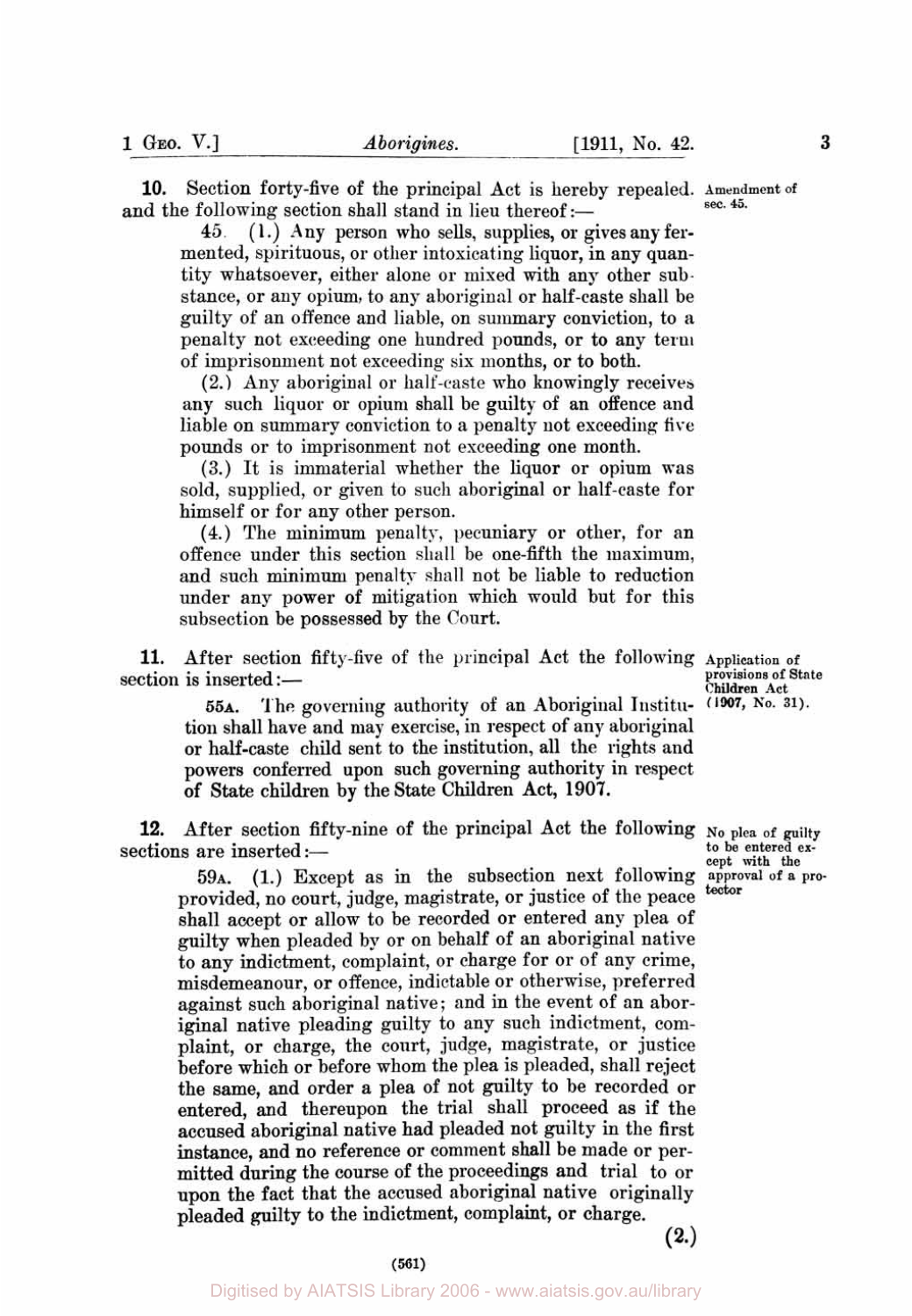**(2.)** Notwithstanding the terms of the subsection last preceding, a plea of guilty by **or** on behalf of an aboriginal native may, subject to a note in writing of the circumstances being made by the presiding judge, chairman, magistrate, or justice, be accepted and acted upon, provided the same is pleaded in the presence and hearing of a protector of aborigines, and that the protector satisfies the court, judge, magistrate, **or** justice before whom the plea is made that the accused aboriginal native understands the nature of the accusation against him, and is aware of his right to trial. and without duress **or** pressure of any sort desires to plead guilty, and that the protector approves of such plea of guilty being pleaded.

**(3.)** No member of the police force, being a protector of aborigines, whose duties as a member of the police force connect him with the particular prosecution, shall be entitled to approve **of or** assent to any plea of guilty under subsection two of this section in such prosecution.

**(4.)** Any protector may, **on** behalf **of** an aboriginal indicted for **or** charged with any crime, misdemeanour, or offence, address the court **or** the jury, on behalf of the accused, and examine and cross-examine the witnesses.

**(1.) Any** aboriginal who having been at any time convicted of **an** offence under section three hundred and eighty or four hundred and forty-nine of the Criminal Code, is subsequently convicted of an offence under either **of**  those sections and sentenced to imprisonment, may on the warrant of the Minister be released from his imprisonment, and conveyed into some part of the State defined in the warrant and prevented from passing outside the boundaries thereof during the Governor's pleasure or **for** such period as may be limited in that behalf by the warrant. 59<sub>B</sub>

**(2.)** If the offender escape beyond the said boundaries he may at any time, and as often as necessary, and without any additional warrant be arrested and taken back into such part of the State and compelled to remain therein in accordance with the said warrant.

**13.** Section sixty **of** the principal Act is amended by the inser tion of the following paragraphs :-

**(K1.)** Declaring any portion of the seaboard to be a place at which it shall be unlawful for any boat manned by persons of Asiatic race, and having a person of Asiatic race in charge thereof, to be or remain, and imposing **a** penalty on the person in charge **of** any such boat which is or remains in such place.

 $(K2)$ 

**Power to remove certain convicted offenders from district.** 

**4** 

**Amendment of sec. 60.**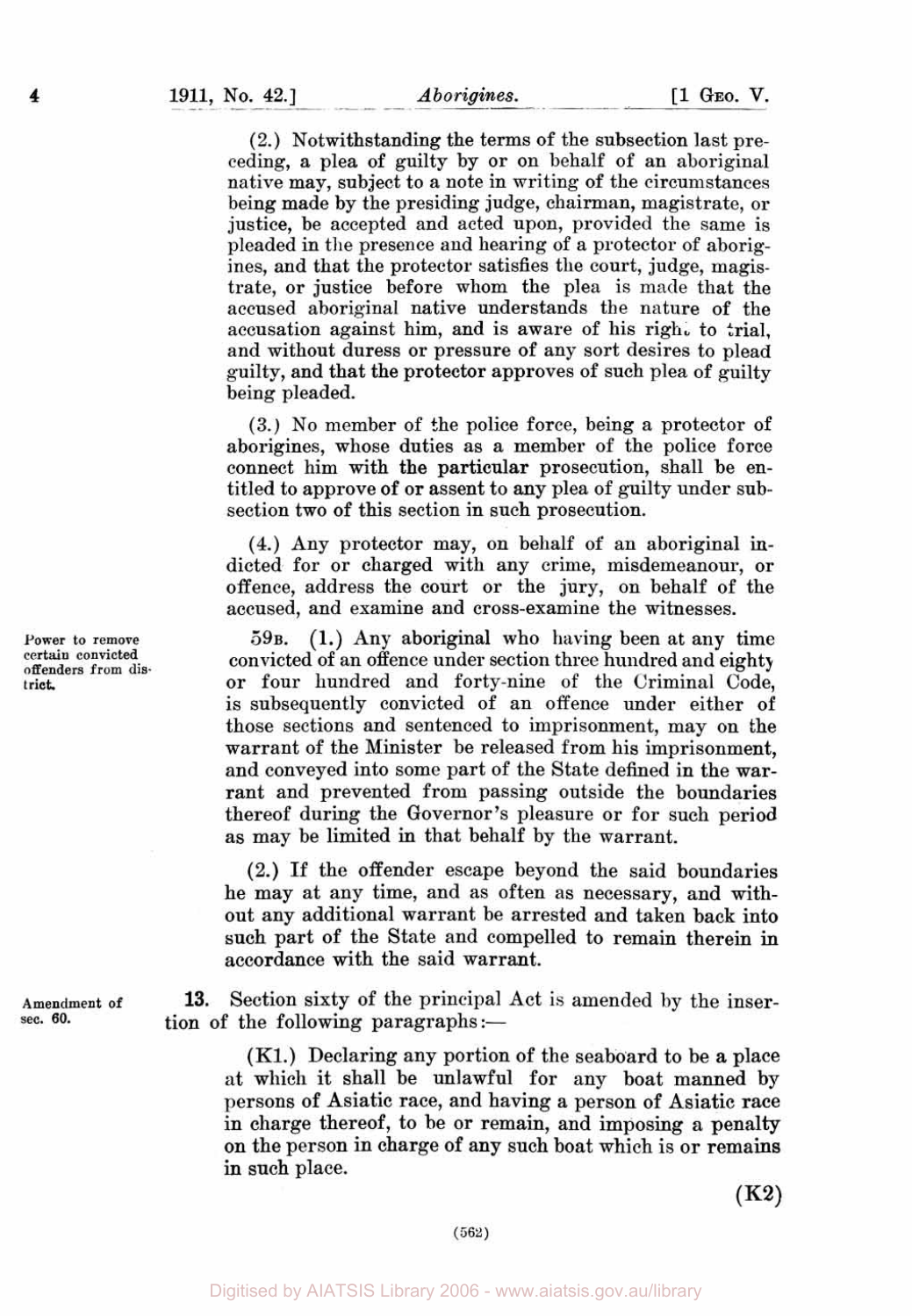**(K2.)** For exempting from the provisions of sections twenty-two, twenty-three, and twenty-four of this Act all or any agreements for service in any portion of the State defined in the regulation.

**14.** Section sixty-four of the principal Act is amended by adding Amendment of the words " in the manner prescribed by the Colonial Treasurer" to the first paragraph of subsection one, and by striking out the second paragraph of subsection one and by striking out subsections two to six and inserting the following subsections in lieu  $thereof :=$ 

(2.) The Chief Protector or such other officers as the Minister may appoint shall operate upon the trust account, in such manner as may be prescribed by the Colonial Treasurer.

(3.) The Minister shall cause accounts to be kept of all moneys received and expended by the department.

**(4.)** Within sixty days after the close of each financial year the Minister shall cause a statement of receipts and payments for the year to be prepared, and such other statements as he may direct.

(5.) Within eighty days after the close of each financial year the Minister shall cause the statement of receipts and payments and other statements in connection with the accounts for the year to be submitted to the Auditor General for audit, and when so audited and reported upon by the Auditor General the same shall be published in the *Government Gazet te.* 

*(6.)* The statement of receipts and payments and other statements as aforesaid, duly audited, together with a report by the Chief Protector on the condition and welfare of the aborigines, and of the transactions of the department for the year, shall be laid before both Houses of Parliament within twenty-eight days after the audit is completed, if Parliament is then in session, and if not, then within twentyeight days after the commencement of the next ensuing session.

15. All copies of the principal Act hereafter printed by the Manner of show-Government Printer shall be printed as amended by this Act and under the supervision of the Clerk of the Parliaments, and all necessary reference to the amending Acts made in the margin.

**64.** 

By Authority: FRED. WM. SIMPSON, Government Printer, Perth.